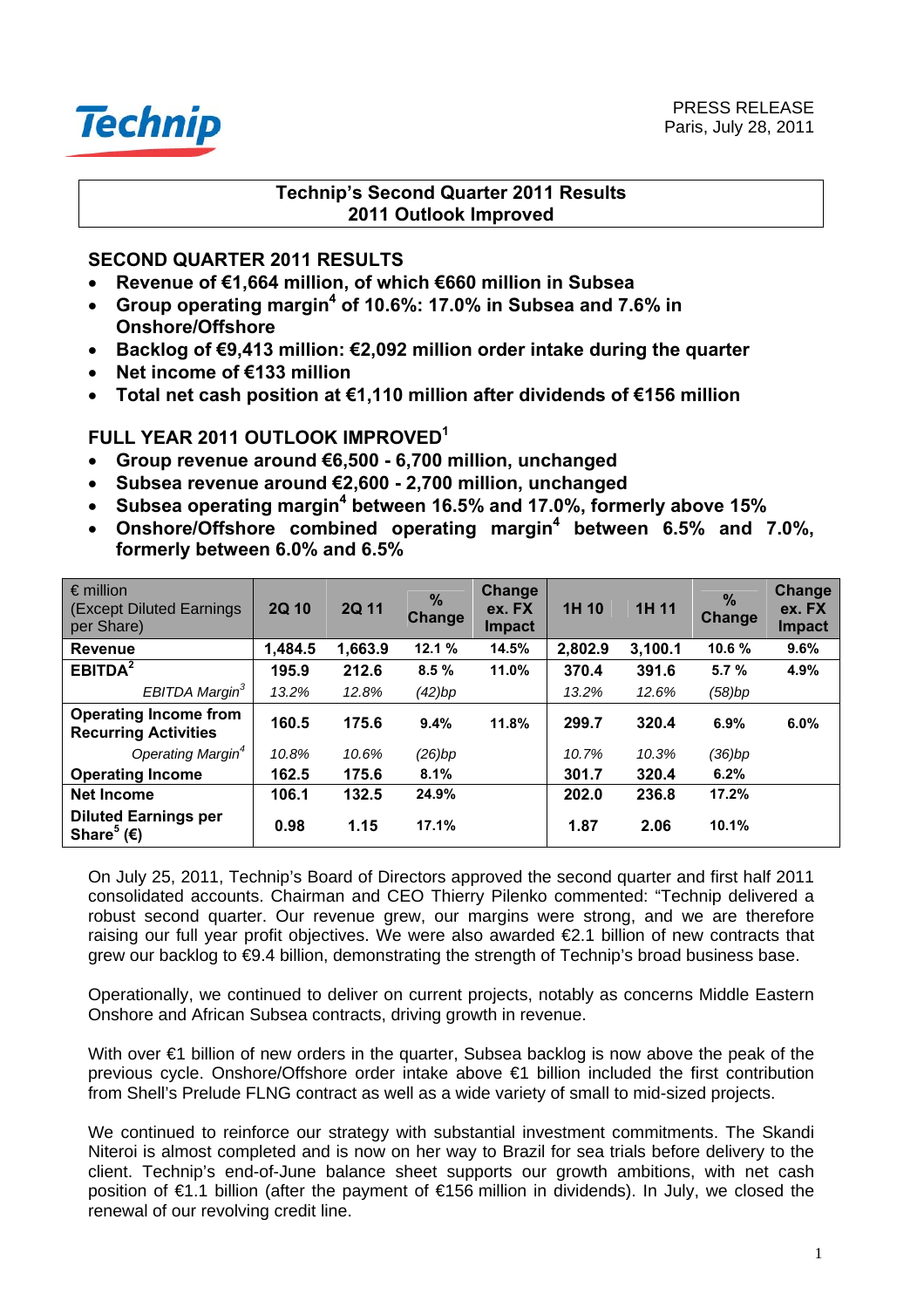Looking forward, we see opportunities to expand in nearly all our markets. A high and fairly stable oil price combined with an increasing demand for gas is driving upstream investments, while strategic and regional imperatives are supporting downstream spending. Some headwinds remain: the strength of competition should not be underestimated, and general economic and widespread political uncertainties are impacting the timetable for some projects, notably those which require financing.

Overall, however, we see a recovery in our industry that, whilst it may continue to be slower to ramp-up than many envisaged, could prove more sustained.

Technip will look to accelerate its growth whilst maintaining focus on the balance of its project portfolio and on profitability. We will continue to seize investment opportunities across a broad front to expand our business base, our technologies and our services capability. Taking the above elements together - strong operational performance, sustained and diversified order intake, solid balance sheet - Technip remains confident in its ability to deliver value in a promising market."

# **I. SECOND QUARTER 2011 REPORT**

# **1. Operational Highlights**

**Subsea** business segment's main events were:

- In Angola, handover to client began on Block 31 and offshore operations were successfully completed on Pazflor,
- Offshore operations continued on West Delta Deep Marine Phase 8A in Egypt,
- In Brazil, manufacturing of electrical modules for Papa Terra Integrated Production Bundles (IPB) progressed, delivery of flexible pipes for the pre-salt Tupi Pilot development continued, and Vitoria's second production line re-started,
- In the Gulf of Mexico, phase 1 of Galapagos offshore operations was completed with the Deep Blue, while work on components of the Marine Well Containment System continued,
- In the North Sea, first campaign for Nord Stream pipeline was completed, subsea structures for Goliat project were successfully installed using wet tow method, offshore operations continued on Hibernia, and Pipe-in-Pipe for Devenick project is being reeled,
- In Asia Pacific, offshore operations continued on CWLH project in Australia, and fabrication of flexible pipes was completed for Kitan, Timor Sea,
- Ramp-up of Asiaflex manufacturing plant continued in Malaysia with an improving order flow, notably for umbilicals,
- Vessel utilization rate was 80% compared with 70% a year ago.

**Onshore/Offshore** business segment's main events were:

- In the Middle East,
	- Site delivery of equipment and construction works ramped-up on Jubail refinery in Saudi Arabia,
	- − Civil and mechanical works progressed with the involvement of Eletech (joint venture between Technip and Eleco Chinese construction company) on Asab 3 in Abu Dhabi,
	- − Engineering and procurement activities progressed well on PMP in Qatar with early works successfully completed during the first maintenance window of the plant,
	- − Detailed engineering and purchasing of main equipment progressed on offshore Khafji Crude Related project in the ex-Neutral Zone between Kuwait and Saudi Arabia,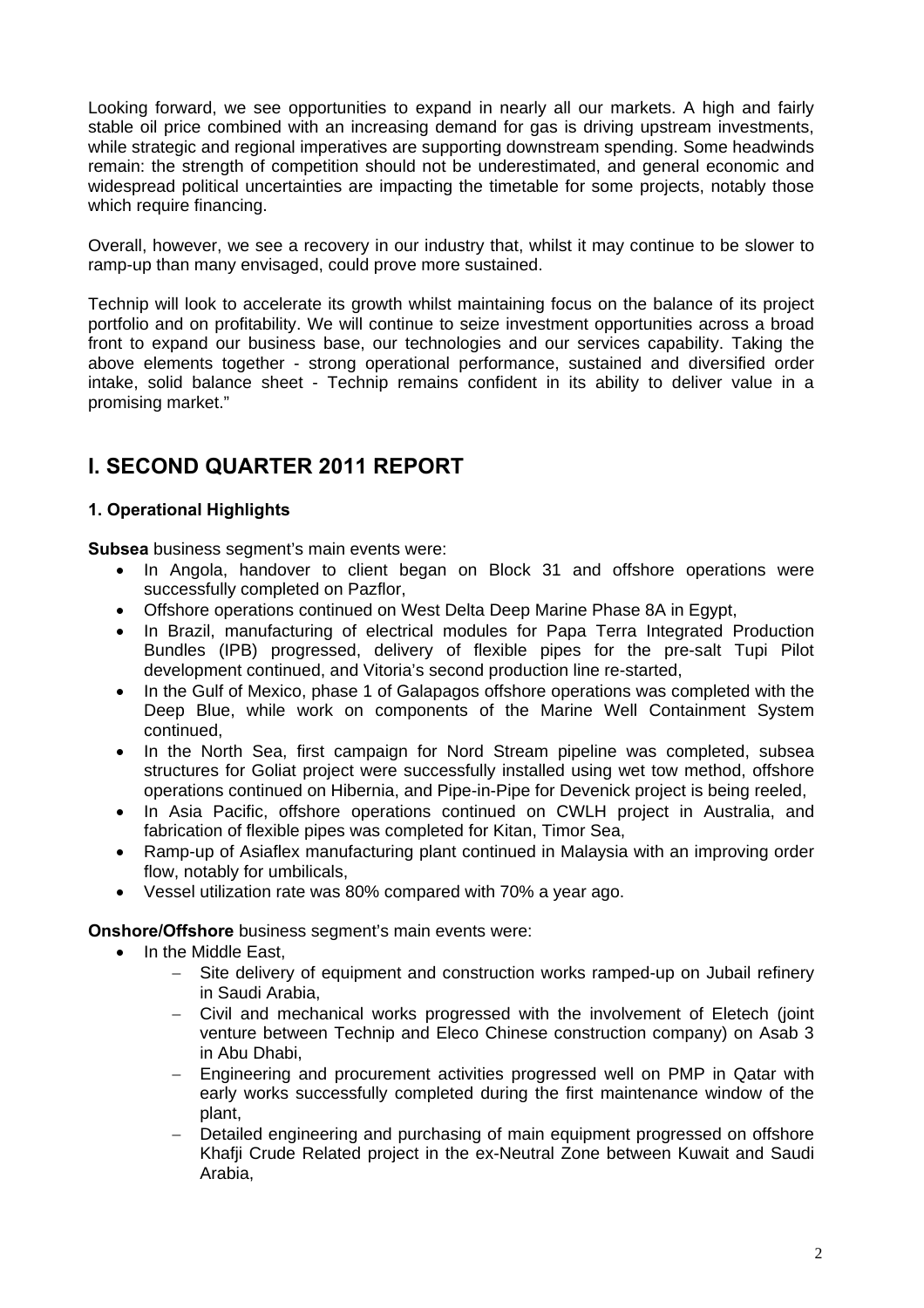- In Asia,
	- − Engineering and procurement neared completion, while construction supervision progressed on Koniambo, New Caledonia,
	- − Mobilization started on Prelude FLNG, Australia, after Shell's final investment decision,
	- − FEED activities continued on Petronas FLNG,
- In Brazil,
	- − P-56 semi-submersible offshore facility was inaugurated by the President of Brazil and handed over to Petrobras,
	- − Engineering works for P-58 and P-62 FPSO's continued,
- Elsewhere,
	- − First train of Block 1 Gas Development project in Turkmenistan was completed and inaugurated on July  $12<sup>th</sup>$ ,
	- − Start-up of Neste Oil biodiesel plant progressed in The Netherlands,
	- − Engineering and procurement progressed well on Ikra in Russia, while construction supervision started,
	- − Procurement works continued to progress on CNRL projects in Canada,
	- − Engineering works continued and procurement activities started on Algiers refinery.

### **2. Order Intake and Backlog**

During second quarter 2011, Technip's **order intake** was €2,092 million.

The breakdown by business segment for the second quarter was as follows:

| $\epsilon$ million | <b>2Q 2010</b> |        | <b>2Q 2011</b> |        |
|--------------------|----------------|--------|----------------|--------|
| Subsea             | 772.8          | 50.8%  | 1.018.1        | 48.7%  |
| Onshore/Offshore   | 748.5          | 49.2%  | 1.073.4        | 51.3%  |
| Total              | 1.521.3        | 100.0% | 2.091.5        | 100.0% |

**Subsea** order intake included the renewal of a four-year long-term charter of the Sunrise 2000 in Brazil. Order intake also comprised several EPIC contracts in the North Sea with pipe-in-pipe technology and steel tube umbilicals, installation contracts in West Africa and several contracts in Brazil.

**Onshore/Offshore** order intake included the first contribution of Prelude FLNG contract in Australia and several contracts in Asia Pacific, notably for a mini LNG in China, chemical plants in Thailand, China and India, and offshore facilities in Australia.

Technip also signed a 10-year frame agreement with BP Exploration and Production Inc., covering the design, procurement and construction of hulls and mooring systems for Spar platforms in the Gulf of Mexico, as well as a services frame agreement with BASF for the development of petrochemical and chemical projects.

Listed in annex II (d) are the main contracts announced since April 2011 and their approximate value if publicly disclosed.

At the end of second quarter 2011, Technip's **backlog** was €9,413 million, compared with €9,081 million at the end of first quarter 2011 and €8,263 million at the end of second quarter 2010. Approximately 35% of the backlog is expected to be scheduled in the last six months of 2011.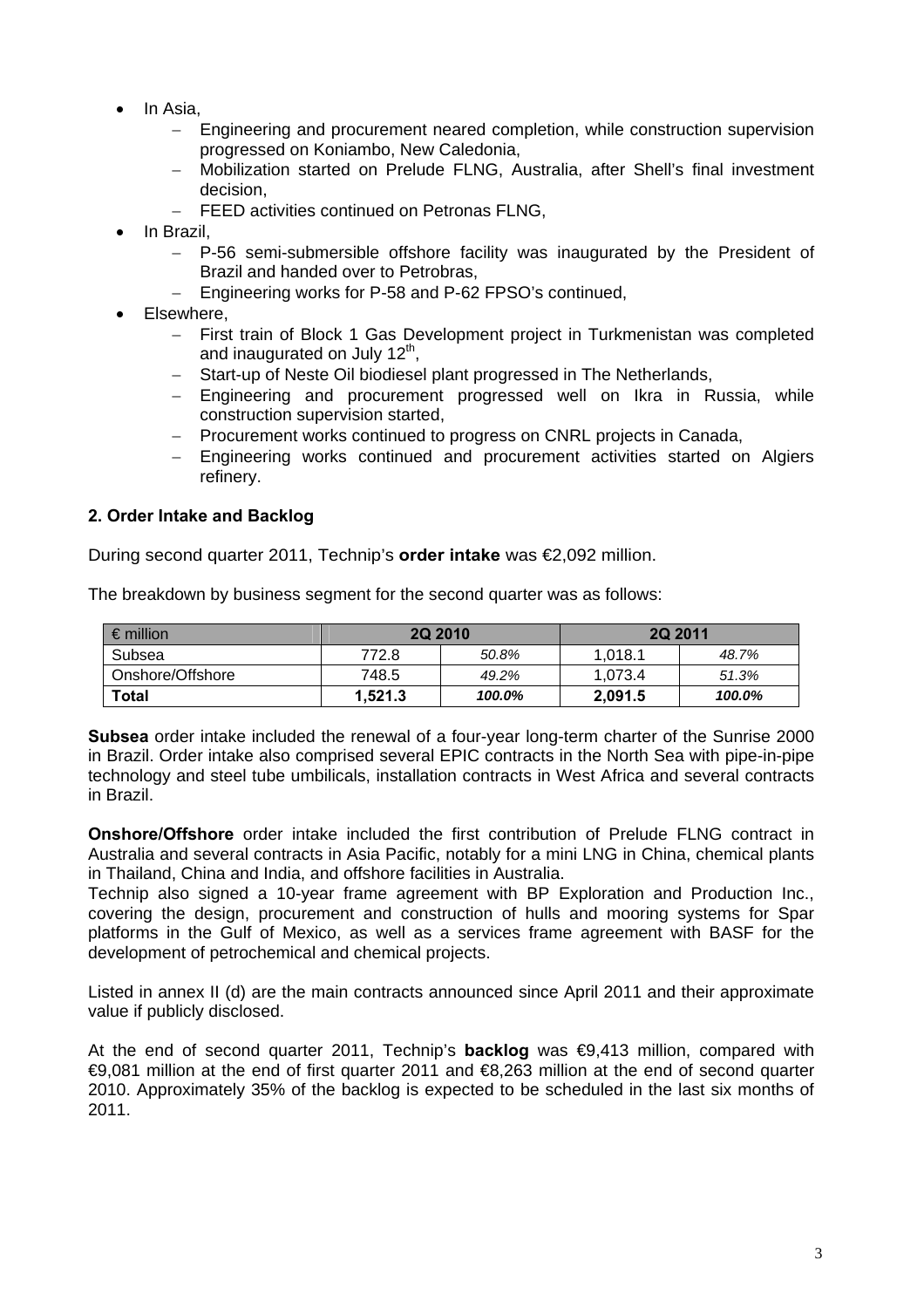The backlog breakdown by business segment is as follows:

| $\epsilon$ million | <b>June 30, 2010</b> |        | June 30, 2011 |        |
|--------------------|----------------------|--------|---------------|--------|
| Subsea             | 3.057.3              | 37.0%  | 3.630.0       | 38.6%  |
| Onshore/Offshore   | 5,205.5              | 63.0%  | 5.782.7       | 61.4%  |
| Total              | 8.262.8              | 100.0% | 9.412.7       | 100.0% |

### **3. Capital Expenditures and Investments**

Capital expenditure commitments for second quarter 2011 were €62 million compared with €90 million a year ago. The Skandi Niteroi completed her topside integration in Norway and is on her way to Brazil for final sea trials.

# **II. SECOND QUARTER 2011 FINANCIAL HIGHLIGHTS**

### **1. Revenue**

| $\vdash \epsilon$ million | <b>2Q 2010</b> | <b>2Q 2011</b> | % Change  |
|---------------------------|----------------|----------------|-----------|
| Subsea                    | 687.6          | 659.7          | $(4.1)\%$ |
| l Onshore/Offshore        | 796.9          | 1.004.2        | 26.0%     |
| Total                     | 1.484.5        | 1.663.9        | 12.1%     |

**Subsea** major revenue contributors included Pazflor and Block 31 in Angola, West Delta Deep Marine Phase 8A in Egypt, as well as various contracts in the North Sea, Brazil, and Asia Pacific.

**Onshore/Offshore** major revenue contributors included Jubail refinery in Saudi Arabia, Asab 3 in Abu Dhabi and PMP in Qatar, as well as Block 1 Gas Development project in Turkmenistan, P-56 semi-submersible contract in Brazil, Ikra in Russia and several offshore services contracts in Asia Pacific.

Foreign exchange had a negative impact estimated at €35 million on Technip's second quarter 2011 revenue.

Financial result on contracts accounted as revenue amounted to €3 million in second quarter 2011.

| $\epsilon$ million            | 2Q 2010 | 2Q 2011 | % Change |
|-------------------------------|---------|---------|----------|
| Subsea                        | 116.1   | 111.9   | (3.6)%   |
| Operating Margin <sup>4</sup> | 16.9%   | 17.0%   | 8bp      |
| Onshore/Offshore              | 56.5    | 76.4    |          |
| Operating Margin <sup>4</sup> | 7.1%    | 7.6%    | 52bp     |
| Corporate                     | (12.1)  | (12.7)  | 5.0%     |
| <b>Total</b>                  | 160.5   | 175.6   | 9.4%     |
| Operating Margin <sup>4</sup> | 10.8%   | 10.6%   | (26)bp   |

# **2. Operating Income from Recurring Activities**

**Subsea** EBITDA margin<sup>3</sup> was 21.4% for second quarter 2011 in line with second quarter 2010. Operating margin*<sup>4</sup>*was 17.0%, driven by good execution on projects.

**Onshore/Offshore** combined operating margin<sup>4</sup> rose from 7.1% a year ago to 7.6% in second quarter 2011 reflecting delivery or good progress on a broad range of mainly smaller and medium sized projects.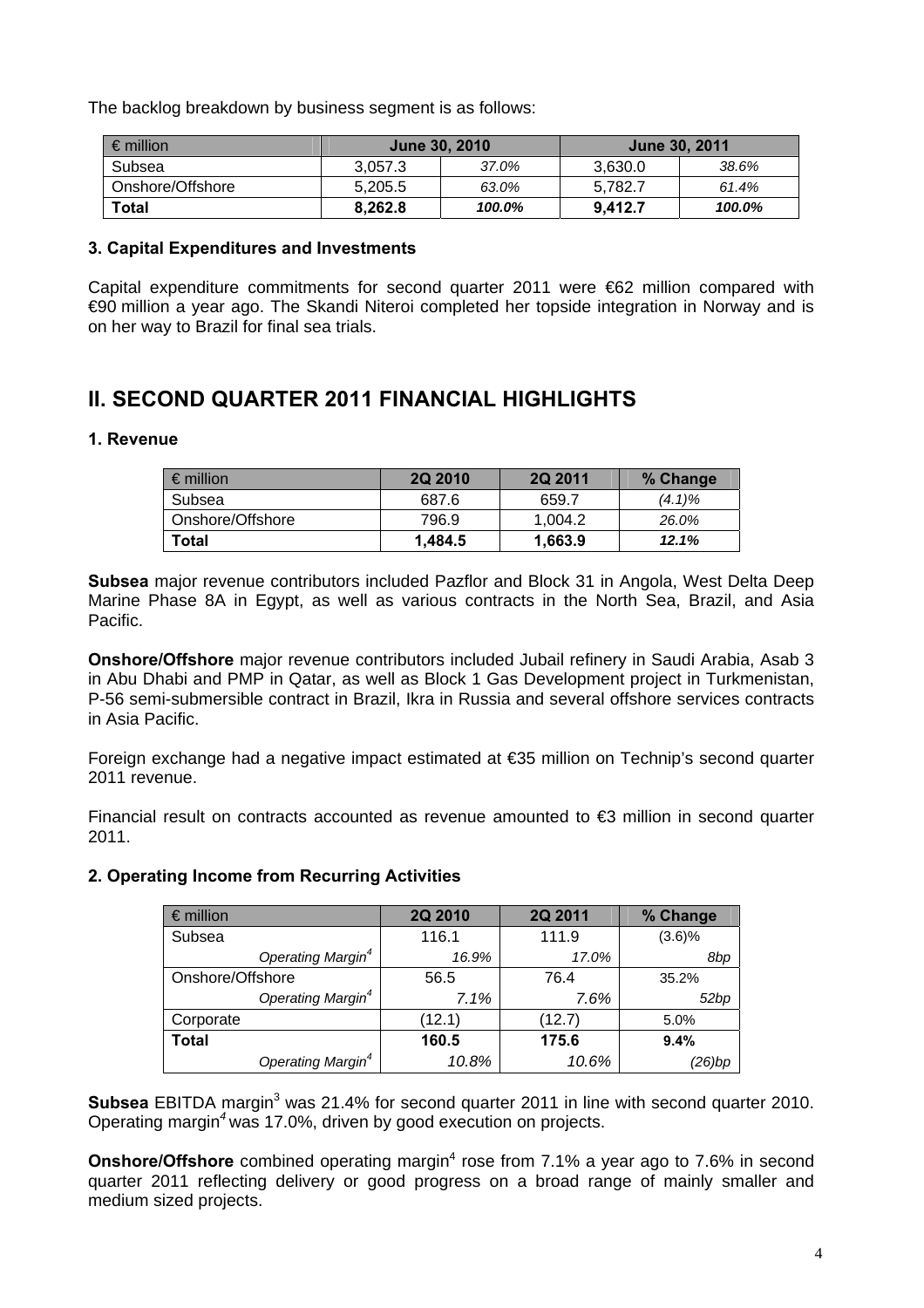Corporate result was relatively stable year on year.

Foreign exchange had a negative impact estimated at €4 million on Technip's second quarter 2011 operating income from recurring activities.

# **3. Operating Income**

Operating income was €176 million in second quarter 2011 versus €163 million a year ago.

## **4. Net Income**

| $\epsilon$ million                                      | 2Q 2010 | 2Q 2011 | % Change |
|---------------------------------------------------------|---------|---------|----------|
| Operating Income                                        | 162.5   | 175.6   | 8.1%     |
| <b>Financial Result</b>                                 | (8.1)   | 11.3    | nm       |
| Share of Income / (Loss) of<br><b>Equity Affiliates</b> | (1.0)   | -       | nm       |
| Income Tax Expense                                      | (48.2)  | (55.6)  | 15.4%    |
| Non-Controlling Interests                               | 0.9     | 1.2     | 33.3%    |
| <b>Net Income</b>                                       | 106.1   | 132.5   | 24.9%    |

**Financial result** in second quarter 2011 included a €15 million positive impact from changes in foreign exchange rates and fair market value of hedging instruments, compared with a €7 million negative impact in second quarter 2010.

**Income tax expense** was €56 million in second quarter 2011 giving an effective tax rate of 29.7%.

**Diluted earnings per share<sup>5</sup> grew by 17.1% to €1.15 in second quarter 2011, compared to** €0.98 last year.

Average number of shares during second quarter 2011 on a diluted basis calculated as per IFRS was 117,267,300 versus 108,076,795 shares for the same quarter in 2010. The variation is mainly due to 6,618,531 shares related to the potential dilution of the convertible bond (OCEANE), and the stock options and performance shares granted by the Board of Directors to Technip's employees.

### **5. Cash Flows and Financial Position**

| $\epsilon$ million                            |         |
|-----------------------------------------------|---------|
| Net Cash Position as of March 31, 2011        | 1,300.4 |
| Net Cash Generated from / (Used in) Operating | 71.4    |
| Activities                                    |         |
| of which:                                     |         |
| Cash Generated from / (Used in) Operations    | 194.7   |
| Change in Working Capital Requirements        | (123.3) |
| <b>Capital Expenditures</b>                   | (64.2)  |
| Dividends Paid                                | (156.1) |
| Other including FX Impacts                    | (41.4)  |
| Net Cash Position as of June 30, 2011         | 1,110.1 |

As of June 30, 2011, Technip's **net cash position** was €1,110 million compared with €1,332 million as of December 31, 2010 and €1,498 million as of June 30, 2010.

On July 21, 2011, Technip signed with 14 banks a 5-year €1 billion revolving credit facility, increased from €800 million after initial subscription, to meet its general corporate financing needs. This replaced the previous non-used syndicated credit of €850 million maturing in June 2012. Technip therefore completed the renewal of its main financing lines initiated with the 10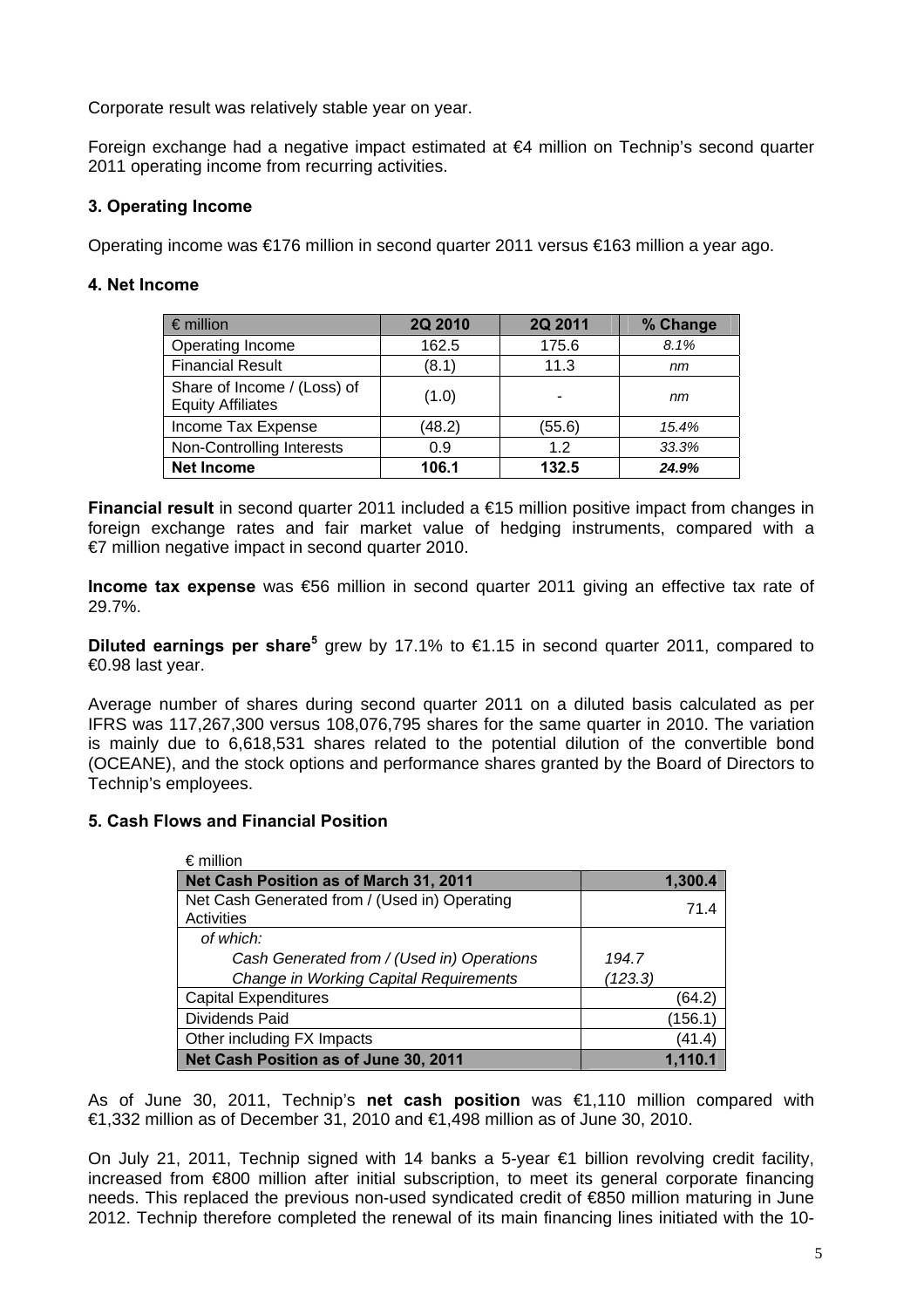year €200 million bonds issued in July 2010, and the 5-year €550 million convertible bonds (OCEANE) issued in November 2010.

**Shareholders' equity** as of June 30, 2011 was €3,366 million compared with €3,202 million as of December 31, 2010.

# **III. 2011 FULL YEAR OUTLOOK IMPROVED<sup>1</sup>**

- **Group revenue around €6,500 6,700 million, unchanged**
- **Subsea revenue around €2,600 2,700 million, unchanged**
- **•** Subsea operating margin<sup>4</sup> between 16.5% and 17.0%, formerly above 15%
- **•** Onshore/Offshore combined operating margin<sup>4</sup> between 6.5% and 7.0%, formerly **between 6.0% and 6.5%**

#### Notes:

At current exchange rates.

- $2^2$  Operating income from recurring activities before depreciation and amortization.<br>3 EPITDA divided by revenue
- <sup>3</sup> EBITDA divided by revenue.

 $^4$  Operating income from recurring activities divided by revenue.

**As per IFRS, diluted earnings per share are calculated by dividing profit or loss attributable to the Parent Company's Shareholders,** restated from financial interest related to dilutive potential ordinary shares, by the weighted average number of outstanding shares during the period, plus the effect of dilutive potential ordinary shares related to the convertible bond, dilutive stock options and performance shares calculated according to the "Share Purchase Method" (IFRS 2), less treasury shares. In conformity with this method, anti-dilutive stock options are ignored in calculating EPS. Dilutive options are taken into account if the subscription price of the stock options plus the future IFRS 2 charge (i.e. the sum of annual charge to be recorded until the end of the stock option plan) is lower than the average market share price during the period.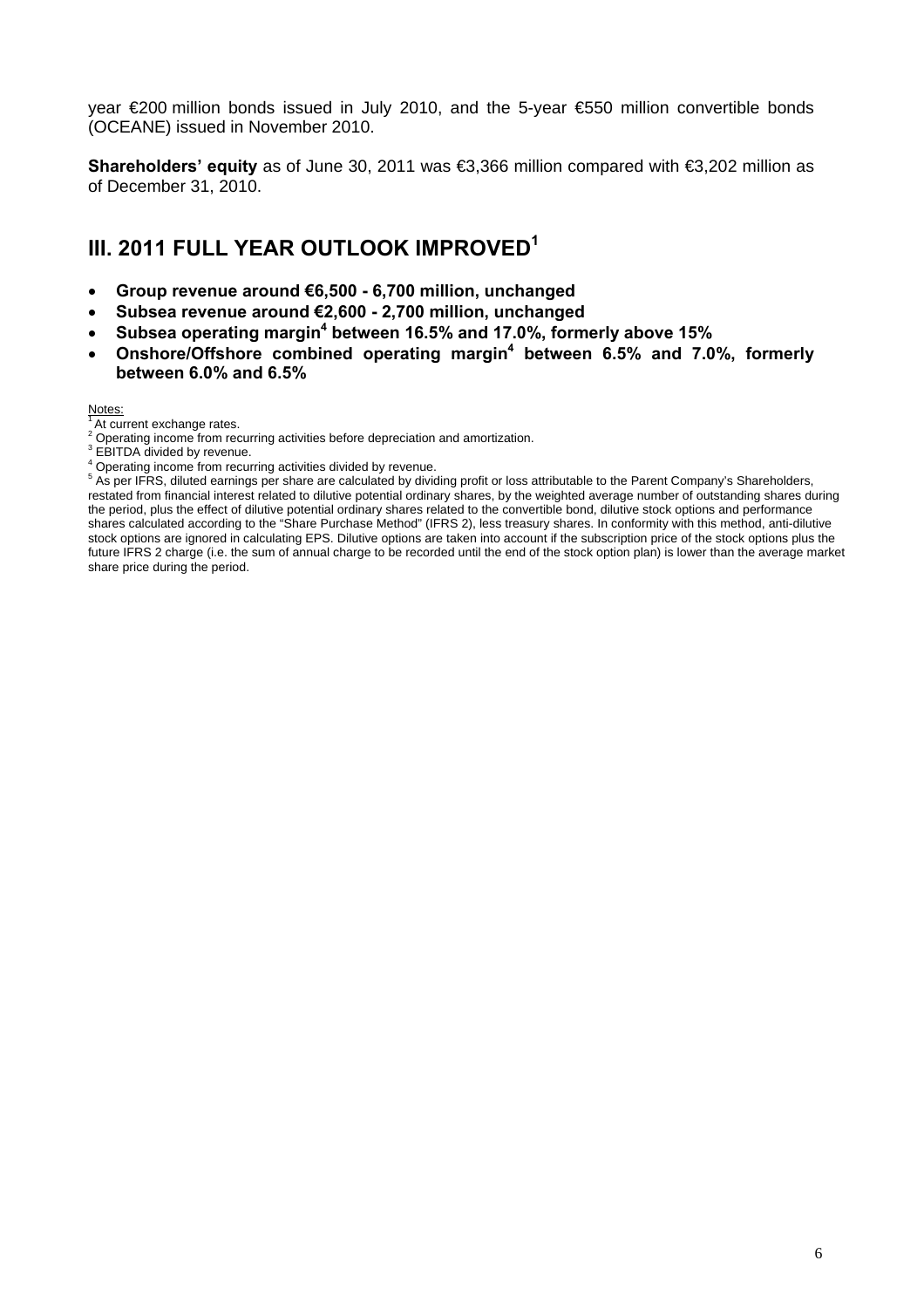$\circ$  $\circ$   $\circ$ 

### The information package on Second Quarter 2011 results includes this press release and the annexes which follow, as well as the presentation published on Technip's website: www.technip.com

### **NOTICE**

Today, July 28, 2011, Chairman and CEO Thierry Pilenko, along with CFO Julian Waldron, will comment on Technip's results and answer questions from the financial community during a conference call in English starting at 10:00 a.m. CET.

To participate in the conference call, you may call any of the following telephone numbers approximately 5 - 10 minutes prior to the scheduled start time:

| France / Continental Europe: | + 33 (0) 1 70 77 09 38 |
|------------------------------|------------------------|
| UK:                          | $+44(0)2033679458$     |
| USA:                         | + 1 866 907 5924       |

The conference call will also be available via a simultaneous, listen-only audio-cast on Technip's website.

A replay of this conference call will be available approximately two hours following the conference call for 90 days on the Technip's website and for two weeks at the following telephone numbers:

|                              | <b>Telephone Numbers</b> | <b>Confirmation Code</b> |
|------------------------------|--------------------------|--------------------------|
| France / Continental Europe: | $+33(0)172001500$        | 273695#                  |
| UK:                          | +44 (0) 203 367 9460     | 273695#                  |
| USA:                         | + 1 877 642 3018         | 273695#                  |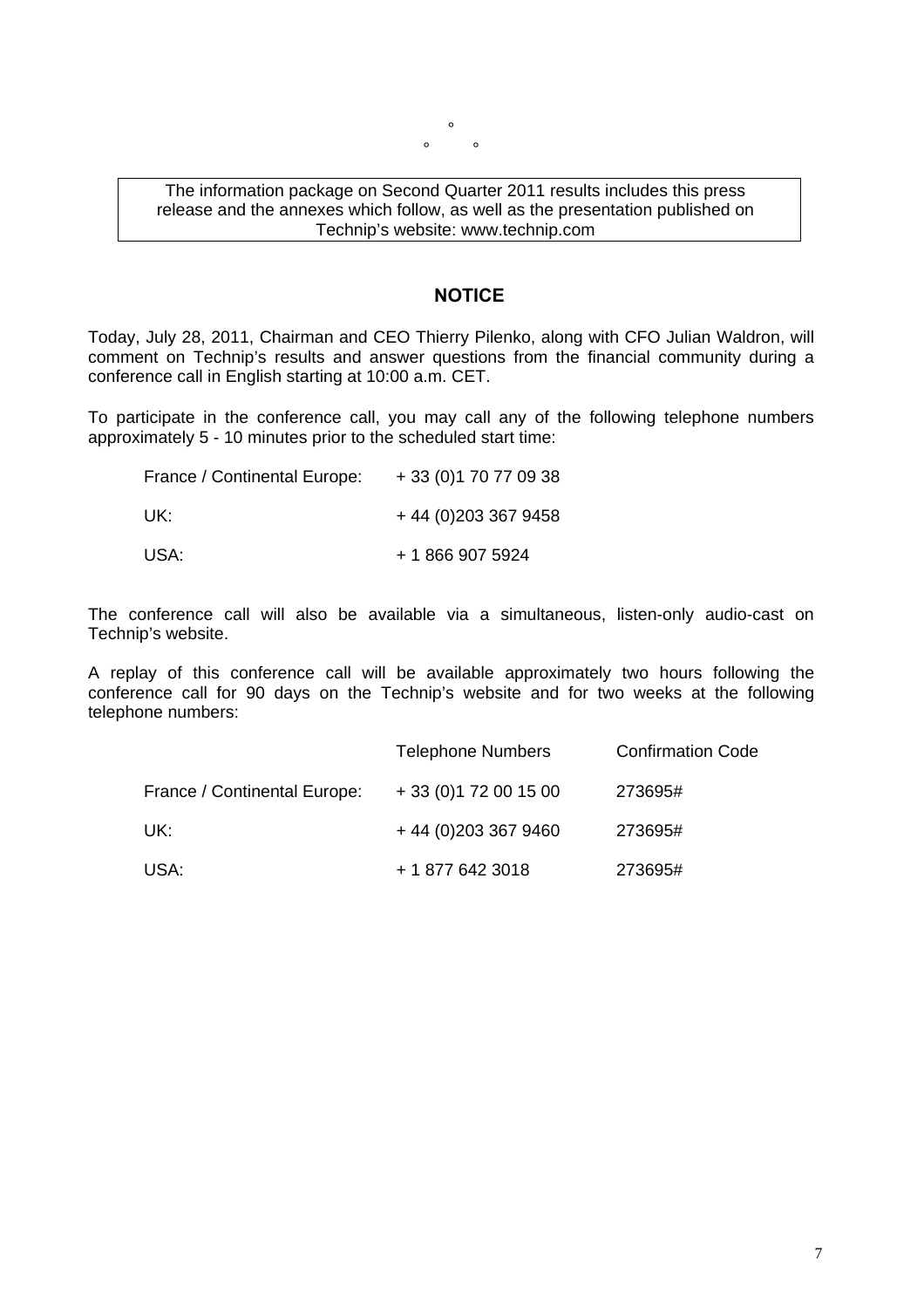### **Cautionary note regarding forward-looking statements**

*This presentation contains both historical and forward-looking statements. These forwardlooking statements are not based on historical facts, but rather reflect our current expectations concerning future results and events and generally may be identified by the use of forwardlooking words such as "believe", "aim", "expect", "anticipate", "intend", "foresee", "likely", "should", "planned", "may", "estimates", "potential" or other similar words. Similarly, statements that describe our objectives, plans or goals are or may be forward-looking statements. These forward-looking statements involve known and unknown risks, uncertainties and other factors that may cause our actual results, performance or achievements to differ materially from the anticipated results, performance or achievements expressed or implied by these forward-looking statements. Risks that could cause actual results to differ materially from the results anticipated in the forward-looking statements include, among other things: our ability to successfully continue to originate and execute large services contracts, and construction and project risks generally; the level of production-related capital expenditure in the oil and gas industry as well as other industries; currency fluctuations; interest rate fluctuations; raw material (especially steel) as well as maritime freight price fluctuations; the timing of development of energy resources; armed conflict or political instability in the Arabian-Persian Gulf, Africa or other regions; the strength of competition; control of costs and expenses; the reduced availability of government-sponsored export financing; losses in one or more of our large contracts; U.S. legislation relating to investments in Iran or elsewhere where we seek to do business; changes in tax legislation, rules, regulation or enforcement; intensified price pressure by our competitors; severe weather conditions; our ability to successfully keep pace with technology changes; our ability to attract and retain qualified personnel; the evolution, interpretation and uniform application and enforcement of International Financial Reporting Standards (IFRS), according to which we prepare our financial statements as of January 1, 2005; political and social stability in developing countries; competition; supply chain bottlenecks; the ability of our subcontractors to attract skilled labor; the fact that our operations may cause the discharge of hazardous substances, leading to significant environmental remediation costs; our ability to manage and mitigate logistical challenges due to underdeveloped infrastructure in some countries where we are performing projects.* 

*Some of these risk factors are set forth and discussed in more detail in our Annual Report. Should one of these known or unknown risks materialize, or should our underlying assumptions prove incorrect, our future results could be adversely affected, causing these results to differ materially from those expressed in our forward-looking statements. These factors are not necessarily all of the important factors that could cause our actual results to differ materially from those expressed in any of our forward-looking statements. Other unknown or unpredictable factors also could have material adverse effects on our future results. The forward-looking statements included in this release are made only as of the date of this release. We cannot*  assure you that projected results or events will be achieved. We do not intend, and do not *assume any obligation to update any industry information or forward-looking information set forth in this release to reflect subsequent events or circumstances.* 

*This presentation does not constitute an offer or invitation to purchase any securities of Technip in the United States or any other jurisdiction. Securities may not be offered or sold in the United States absent registration or an exemption from registration. The information contained in this presentation may not be relied upon in deciding whether or not to acquire Technip securities. This presentation is being furnished to you solely for your information, and it may not be reproduced, redistributed or published, directly or indirectly, in whole or in part, to any other person. Non-compliance with these restrictions may result in the violation of legal restrictions of the United States or of other jurisdictions.* 

*\*\*\*\**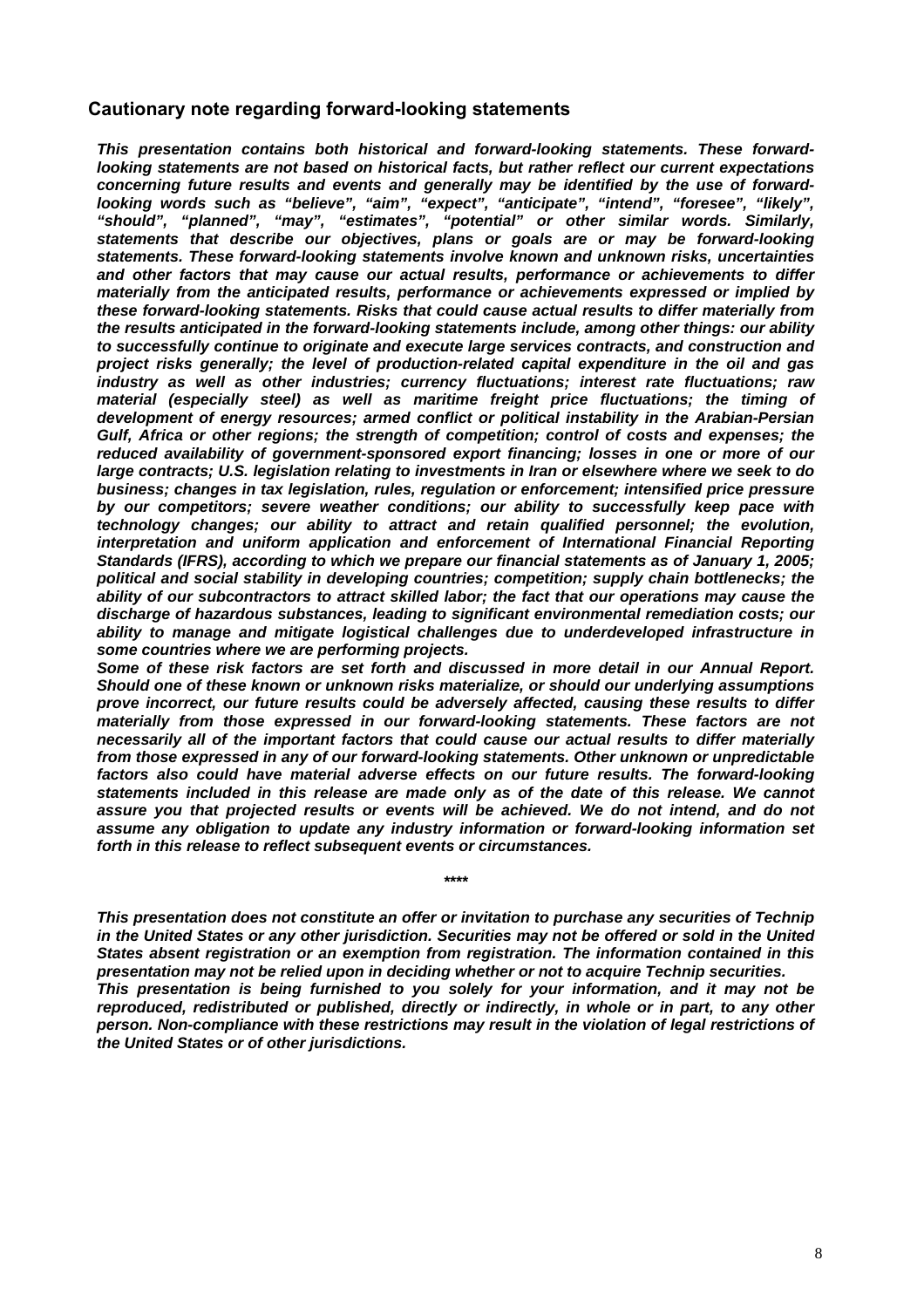Technip is a world leader in project management, engineering and construction for the energy industry.

From the deepest Subsea oil & gas developments to the largest and most complex Offshore and Onshore infrastructures, our 23,000 people are constantly offering the best solutions and most innovative technologies to meet the world's energy challenges.

Present in 48 countries, Technip has state-of-the-art industrial assets on all continents and operates a fleet of specialized vessels for pipeline installation and subsea construction.

Technip shares are listed on the NYSE Euronext Paris exchange and the USA over-the-counter (OTC) market as an American Depositary Receipt (ADR: TKPPK).



### **OTC ADR ISIN: US8785462099**

°  $\circ$   $\circ$ 

| <b>Investor and Analyst Relations</b>               |                                                                         |
|-----------------------------------------------------|-------------------------------------------------------------------------|
| Kimberly Stewart                                    | Tel: +33 (0) 1 47 78 66 74<br>e-mail: kstewart@technip.com              |
| Apollinaire Vandier                                 | Tel: +33 (0) 1 47 78 60 74<br>e-mail: avandier@technip.com              |
| <b>Public Relations</b>                             |                                                                         |
| Christophe Bélorgeot                                | Tel: +33 (0) 1 47 78 39 92                                              |
| Floriane Lassalle-Massip                            | Tel: +33 (0) 1 47 78 32 79<br>e-mail: press@technip.com                 |
| Technip's website                                   | http://www.technip.com                                                  |
| Technip's IR website<br>Technip's IR mobile website | http://investors-en.technip.com<br>http://investors.mobi-en.technip.com |

**°**   $\circ$   $\circ$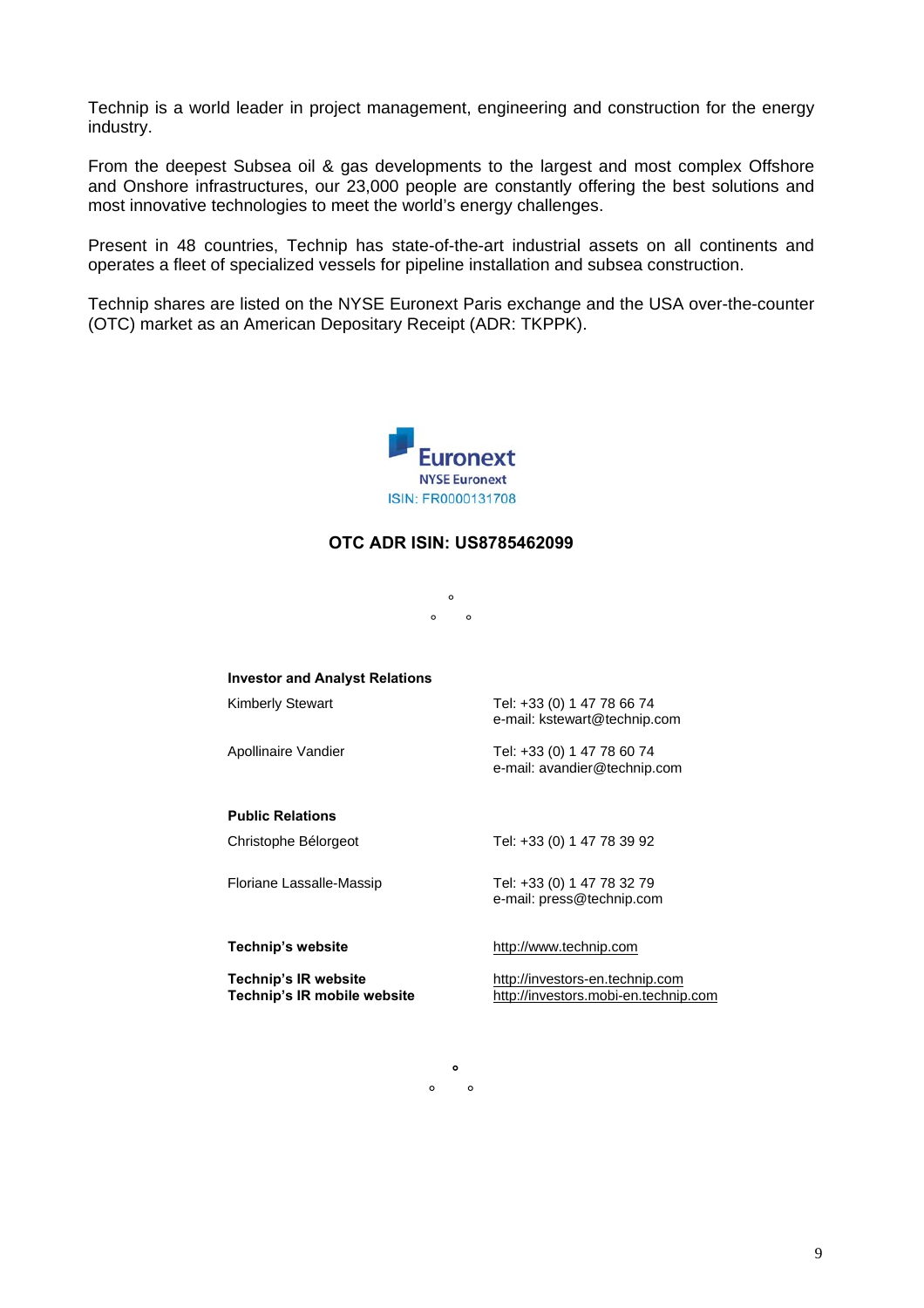# **ANNEX I (a) CONSOLIDATED STATEMENT OF INCOME IFRS, not audited**

| $\epsilon$ million                                                   | <b>Second Quarter</b> |             | <b>First Half</b> |             |             |            |
|----------------------------------------------------------------------|-----------------------|-------------|-------------------|-------------|-------------|------------|
| (Except Diluted Earnings per Share, and<br>Diluted Number of Shares) | 2010                  | 2011        | $% \triangle$     | 2010        | 2011        | $% \Delta$ |
| <b>Revenue</b>                                                       | 1,484.5               | 1,663.9     | 12.1%             | 2,802.9     | 3,100.1     | 10.6%      |
| Gross Margin                                                         | 288.4                 | 332.2       | 15.2%             | 542.1       | 611.8       | 12.9%      |
| Research & Development<br><b>Expenses</b>                            | (13.3)                | (15.1)      | 13.5%             | (26.2)      | (27.4)      | 4.6%       |
| SG&A and Other                                                       | (114.6)               | (141.5)     | 23.5%             | (216.2)     | (264.0)     | 22.1%      |
| <b>Operating Income from</b><br><b>Recurring Activities</b>          | 160.5                 | 175.6       | 9.4%              | 299.7       | 320.4       | 6.9%       |
| <b>Non-Current Operating Result</b>                                  | 2.0                   | ۰           | nm                | 2.0         |             | nm         |
| <b>Operating Income</b>                                              | 162.5                 | 175.6       | 8.1%              | 301.7       | 320.4       | 6.2%       |
| <b>Financial Result</b>                                              | (8.1)                 | 11.3        | nm                | (11.3)      | 9.7         | nm         |
| Share of Income / (Loss) of Equity<br>Affiliates                     | (1.0)                 | ۰           | nm                |             |             | nm         |
| Income / (Loss) before Tax                                           | 153.4                 | 186.9       | 21.8%             | 290.4       | 330.1       | 13.7%      |
| Income Tax Expense                                                   | (48.2)                | (55.6)      | 15.4%             | (90.0)      | (95.3)      | 5.9%       |
| Non-Controlling Interests                                            | 0.9                   | 1.2         | 33.3%             | 1.6         | 2.0         | 25.0%      |
| <b>Net Income</b>                                                    | 106.1                 | 132.5       | 24.9%             | 202.0       | 236.8       | 17.2%      |
|                                                                      |                       |             |                   |             |             |            |
| <b>Diluted Number of Shares</b>                                      | 108,076,795           | 117,267,300 | 8.5%              | 108,007,347 | 117,331,750 | 8.6%       |
|                                                                      |                       |             |                   |             |             |            |
| Diluted Earnings per Share <sup>5</sup> ( $\epsilon$ )               | 0.98                  | 1.15        | 17.1%             | 1.87        | 2.06        | 10.1%      |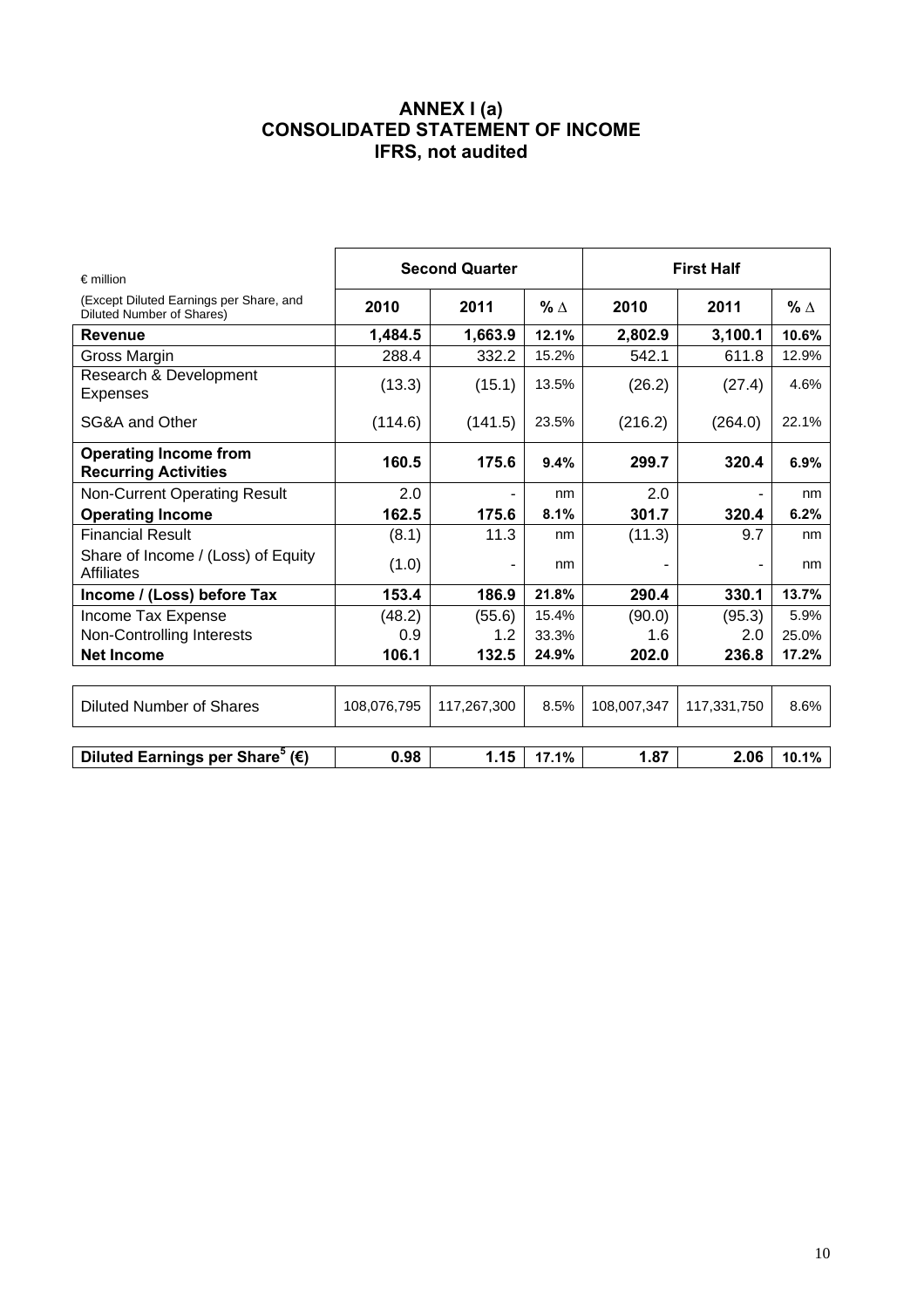# **ANNEX I (b) CONSOLIDATED STATEMENT OF FINANCIAL POSITION IFRS**

|                                                            | Dec. 31, 2010 | Jun. 30, 2011 |
|------------------------------------------------------------|---------------|---------------|
|                                                            | (audited)     | (not audited) |
| $\epsilon$ million                                         |               |               |
| <b>Fixed Assets</b>                                        | 4,146.0       | 4,253.8       |
| <b>Deferred Tax Assets</b>                                 | 324.6         | 298.1         |
| <b>Non-Current Assets</b>                                  | 4,470.6       | 4,551.9       |
|                                                            |               |               |
| Construction Contracts - Amounts in Assets                 | 378.6         | 593.8         |
| Inventories, Trade Receivables and Other                   | 2,267.1       | 1,847.4       |
| Cash & Cash Equivalents                                    | 3,105.7       | 2,289.9       |
| <b>Current Assets</b>                                      | 5,751.4       | 4,731.1       |
|                                                            |               |               |
| <b>Total Assets</b>                                        | 10,222.0      | 9,283.0       |
|                                                            |               |               |
| Shareholders' Equity (Parent Company)                      | 3,179.8       | 3,350.8       |
| Non-Controlling Interests                                  | 22.3          | 15.4          |
| <b>Shareholders' Equity</b>                                | 3,202.1       | 3,366.2       |
| <b>Non-Current Financial Debts</b>                         | 1,092.1       | 1,148.0       |
| <b>Non-Current Provisions</b>                              | 110.2         | 113.7         |
| Deferred Tax Liabilities and Other Non-Current Liabilities | 144.7         | 196.8         |
| <b>Non-Current Liabilities</b>                             | 1,347.0       | 1,458.5       |
|                                                            |               |               |
| <b>Current Financial Debts</b>                             | 681.3         | 31.8          |
| <b>Current Provisions</b>                                  | 236.7         | 287.1         |
| Construction Contracts - Amounts in Liabilities            | 694.9         | 654.7         |
| Trade Payables & Other                                     | 4,060.0       | 3,484.7       |
| <b>Current Liabilities</b>                                 | 5,672.9       | 4,458.3       |
|                                                            |               |               |
| <b>Total Shareholders' Equity &amp; Liabilities</b>        | 10,222.0      | 9,283.0       |
|                                                            |               |               |
| <b>Net Cash Position</b>                                   | 1,332.3       | 1,110.1       |

| Statement of Changes in Shareholders' Equity (Parent Company), not audited:<br>$\epsilon$ million |         |  |  |  |
|---------------------------------------------------------------------------------------------------|---------|--|--|--|
| Shareholders' Equity as of December 31, 2010                                                      | 3,179.8 |  |  |  |
| First Half 2011 Net Income                                                                        | 236.8   |  |  |  |
| First Half 2011 Other Comprehensive Income                                                        | 48.8    |  |  |  |
| Capital Increase                                                                                  | 21.3    |  |  |  |
| <b>Treasury Shares</b>                                                                            | 13.2    |  |  |  |
| Dividends Paid                                                                                    | (156.1) |  |  |  |
| Other                                                                                             | 7.0     |  |  |  |
| Shareholders' Equity as of June 30, 2011                                                          | 3,350.8 |  |  |  |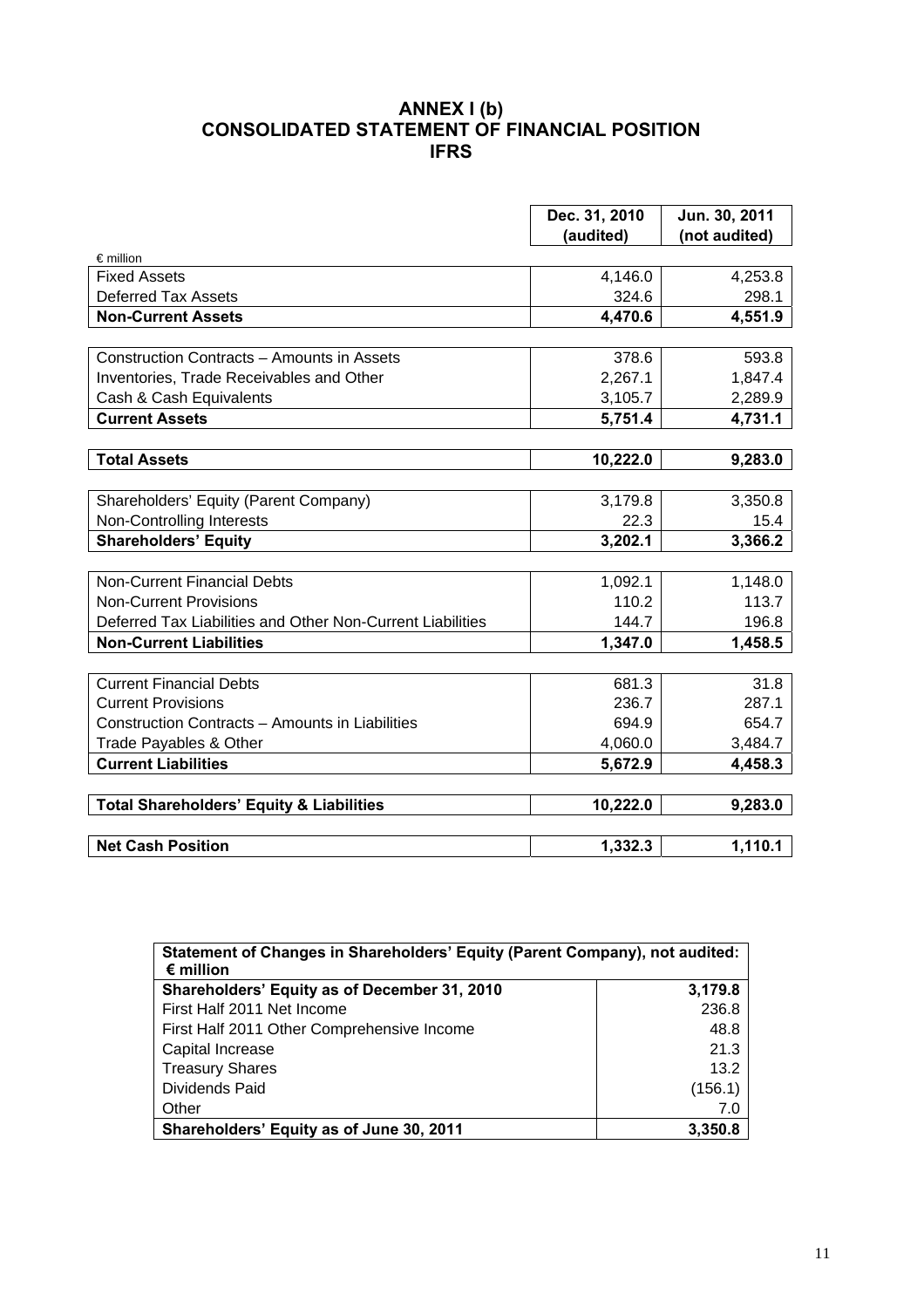### **ANNEX I (c) CONSOLIDATED STATEMENT OF CASH FLOWS IFRS, not audited**

|                                                                  | <b>First Half</b> |         |         |         |  |
|------------------------------------------------------------------|-------------------|---------|---------|---------|--|
| $\epsilon$ million                                               | 2010              |         | 2011    |         |  |
|                                                                  |                   |         |         |         |  |
| Net Income / (Loss)                                              | 202.0             |         | 236.8   |         |  |
| Depreciation & Amortization of Fixed Assets                      | 70.8              |         | 71.2    |         |  |
| Stock Options and Performance Share Charges                      | 5.7               |         | 22.4    |         |  |
| Non-Current Provisions (including Employee Benefits)             | 2.0               |         | 4.2     |         |  |
| Deferred Income Tax                                              | (40.7)            |         | 20.5    |         |  |
| Net (Gains) / Losses on Disposal of Assets and<br>Investments    | (9.8)             |         | 0.6     |         |  |
| Non-Controlling Interests and Other                              | (1.6)             |         | 4.1     |         |  |
| Cash Generated from / (Used in) Operations                       | 228.4             |         | 359.8   |         |  |
|                                                                  |                   |         |         |         |  |
| <b>Change in Working Capital Requirements</b>                    | (366.5)           |         | (269.1) |         |  |
| Net Cash Generated from / (Used in) Operating                    |                   |         |         |         |  |
| <b>Activities</b>                                                |                   | (138.1) |         | 90.7    |  |
|                                                                  |                   |         |         |         |  |
|                                                                  |                   |         |         |         |  |
| <b>Capital Expenditures</b>                                      | (150.8)           |         | (111.7) |         |  |
| Proceeds from Non-Current Asset Disposals                        | 21.6              |         | 0.4     |         |  |
| <b>Acquisitions of Financial Assets</b>                          | (28.9)            |         |         |         |  |
| Change of Scope of Consolidation                                 | 2.4               |         | 12.6    |         |  |
|                                                                  |                   |         |         |         |  |
| Net Cash Generated from / (Used in) Investing                    |                   | (155.7) |         | (98.7)  |  |
| <b>Activities</b>                                                |                   |         |         |         |  |
|                                                                  |                   |         |         |         |  |
| Increase / (Decrease) in Borrowings                              | 9.9               |         | (615.5) |         |  |
| Capital Increase                                                 | 2.6               |         | 21.3    |         |  |
| <b>Dividends Paid</b>                                            | (143.6)           |         | (156.1) |         |  |
| Share Buy-Back                                                   | (6.8)             |         | 1.1     |         |  |
|                                                                  |                   |         |         |         |  |
| Net Cash Generated from / (Used in) Financing                    |                   |         |         |         |  |
| <b>Activities</b>                                                |                   | (137.9) |         | (749.2) |  |
|                                                                  |                   |         |         |         |  |
| <b>Net Effects of Foreign Exchange Rate Changes</b>              |                   | 180.3   |         | (59.2)  |  |
|                                                                  |                   |         |         |         |  |
| Net Increase / (Decrease) in Cash and Cash<br><b>Equivalents</b> |                   | (251.4) |         | (816.4) |  |
|                                                                  |                   |         |         |         |  |
|                                                                  |                   |         |         |         |  |
| Bank Overdrafts at Period Beginning                              | (1.2)             |         | (0.1)   |         |  |
| Cash and Cash Equivalents at Period Beginning                    | 2,656.3           |         | 3,105.7 |         |  |
| <b>Bank Overdrafts at Period End</b>                             | (0.4)             |         | (0.7)   |         |  |
| Cash and Cash Equivalents at Period End                          | 2,404.1           |         | 2,289.9 |         |  |
|                                                                  |                   | (251.4) |         | (816.4) |  |
|                                                                  |                   |         |         |         |  |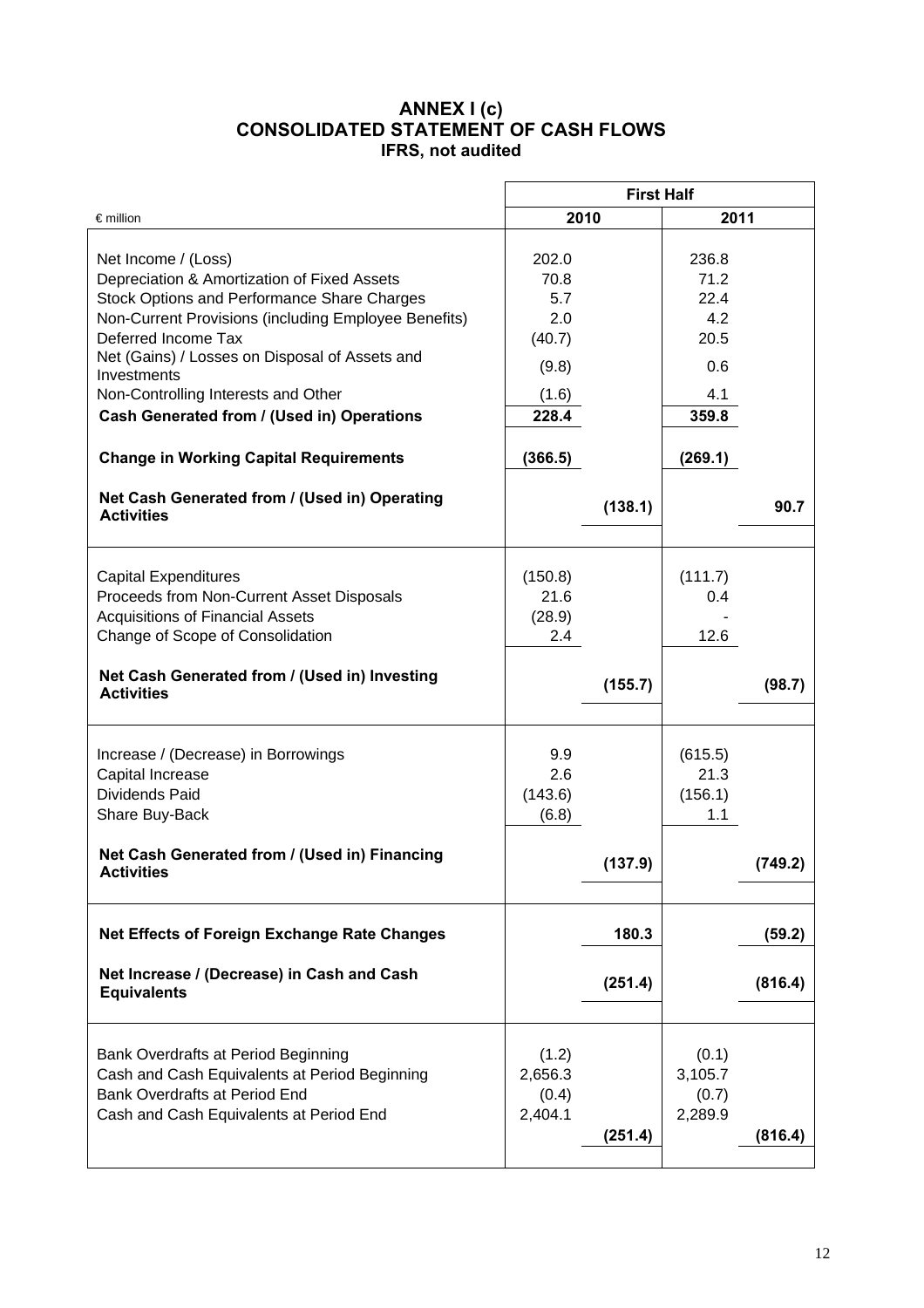## **ANNEX I (d) CASH AND FINANCIAL DEBTS - CURRENCY RATES IFRS**

|                                    | <b>Cash and Financial Debts</b>                              |         |  |  |
|------------------------------------|--------------------------------------------------------------|---------|--|--|
| $\epsilon$ million                 | Jun. 30, 2011<br>Dec. 31, 2010<br>(not audited)<br>(audited) |         |  |  |
| Cash Equivalents                   | 2,326.8                                                      | 1,738.2 |  |  |
| Cash                               | 778.9                                                        | 551.7   |  |  |
| Cash & Cash Equivalents (A)        | 3,105.7                                                      | 2,289.9 |  |  |
| <b>Current Financial Debts</b>     | 681.3                                                        | 31.8    |  |  |
| <b>Non-Current Financial Debts</b> | 1,092.1                                                      | 1,148.0 |  |  |
| Gross Debt (B)                     | 1,773.4                                                      | 1,179.8 |  |  |
| Net Cash Position (A - B)          | 1,332.3                                                      | 1,110.1 |  |  |

# **Foreign Currency Conversion Rates**

|                      | <b>Closing Rate</b> |                        | <b>Average Rate</b> |         |         |         |
|----------------------|---------------------|------------------------|---------------------|---------|---------|---------|
|                      | Dec. 31<br>2010     | <b>Jun. 30</b><br>2011 | 2Q 2010             | 2Q 2011 | 1H 2010 | 1H 2011 |
| USD for 1 EUR        | 1.34                | 1.45                   | 1.27                | 1.44    | 1.35    | 1.40    |
| <b>GBP for 1 EUR</b> | 0.86                | 0.90                   | 0.85                | 0.88    | 0.88    | 0.87    |

# **ANNEX II (a) REVENUE BY GEOGRAPHICAL AREA IFRS, not audited**

|                                        | <b>Second Quarter</b> |         |               |         |         |            |
|----------------------------------------|-----------------------|---------|---------------|---------|---------|------------|
| $\epsilon$ million                     | 2010                  | 2011    | $% \triangle$ | 2010    | 2011    | $% \Delta$ |
| Europe, Russia,<br><b>Central Asia</b> | 430.1                 | 497.4   | 15.6%         | 696.1   | 895.4   | 28.6%      |
| <b>Africa</b>                          | 218.9                 | 201.4   | (8.0)%        | 510.3   | 484.9   | (5.0)%     |
| <b>Middle East</b>                     | 304.5                 | 393.1   | 29.1%         | 586.4   | 730.7   | 24.6%      |
| <b>Asia Pacific</b>                    | 184.5                 | 205.1   | 11.2%         | 350.8   | 378.6   | 7.9%       |
| <b>Americas</b>                        | 346.5                 | 366.9   | 5.9%          | 659.3   | 610.5   | (7.4)%     |
| <b>TOTAL</b>                           | 1,484.5               | 1,663.9 | 12.1%         | 2,802.9 | 3,100.1 | 10.6%      |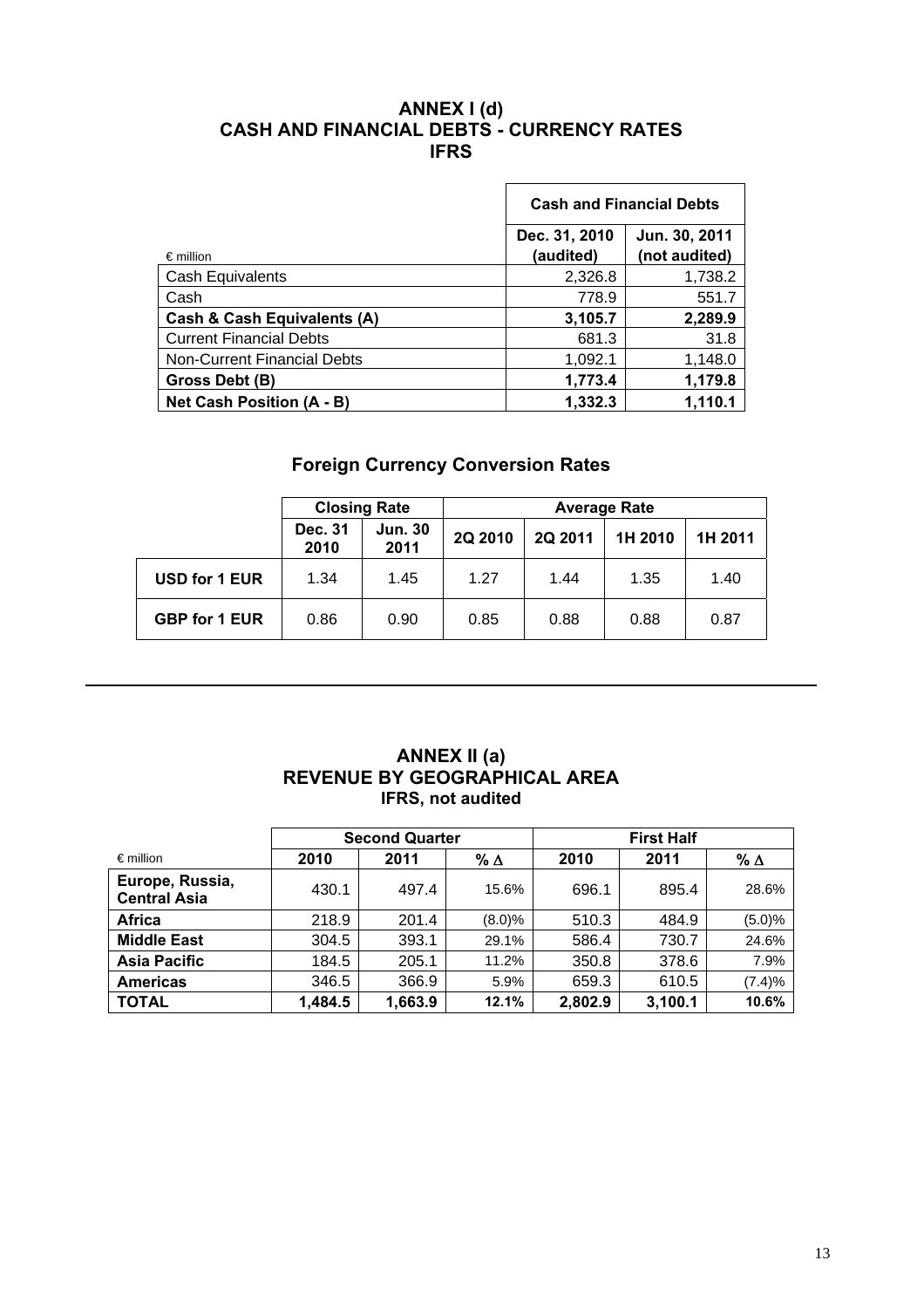# **ANNEX II (b) ADDITIONAL INFORMATION BY BUSINESS SEGMENT IFRS, not audited**

|                                                                | <b>Second Quarter</b> |        |            |         | <b>First Half</b> |            |
|----------------------------------------------------------------|-----------------------|--------|------------|---------|-------------------|------------|
| $\epsilon$ million                                             | 2010                  | 2011   | $% \Delta$ | 2010    | 2011              | % $\Delta$ |
| <b>SUBSEA</b>                                                  |                       |        |            |         |                   |            |
| Revenue                                                        | 687.6                 | 659.7  | (4.1)%     | 1,319.4 | 1,253.5           | (5.0)%     |
| Gross Margin                                                   | 168.2                 | 174.8  | 3.9%       | 323.3   | 327.3             | 1.2%       |
| Operating Income<br>from Recurring<br><b>Activities</b>        | 116.1                 | 111.9  | $(3.6)\%$  | 224.3   | 211.9             | (5.5)%     |
| Operating Margin <sup>4</sup>                                  | 16.9%                 | 17.0%  | 8bp        | 17.0%   | 16.9%             | (10)bp     |
| Depreciation and<br>Amortization                               | (29.2)                | (29.6) | 1.4%       | (58.5)  | (57.2)            | (2.2)%     |
| EBITDA <sup>2</sup>                                            | 145.3                 | 141.5  | (2.6)%     | 282.8   | 269.1             | (4.8)%     |
|                                                                |                       |        |            |         |                   |            |
| <b>OFFSHORE</b>                                                |                       |        |            |         |                   |            |
| Revenue                                                        | 185.5                 | 229.2  | 23.6%      | 327.5   | 433.5             | 32.4%      |
| Gross Margin                                                   | 26.0                  | 36.0   | 38.5%      | 50.6    | 62.7              | 23.9%      |
| Operating Income<br>from Recurring<br><b>Activities</b>        | 9.0                   | 16.6   | 84.4%      | 20.0    | 26.7              | 33.5%      |
| Operating Margin <sup>4</sup>                                  | 4.9%                  | 7.2%   | 239bp      | 6.1%    | 6.2%              | 5bp        |
| Depreciation and<br>Amortization                               | (2.7)                 | (2.8)  | 3.7%       | (4.9)   | (5.7)             | 16.3%      |
|                                                                |                       |        |            |         |                   |            |
| <b>ONSHORE</b>                                                 |                       |        |            |         |                   |            |
| Revenue                                                        | 611.4                 | 775.0  | 26.8%      | 1,156.0 | 1,413.1           | 22.2%      |
| Gross Margin                                                   | 94.5                  | 122.0  | 29.1%      | 168.5   | 221.8             | 31.6%      |
| <b>Operating Income</b><br>from Recurring<br><b>Activities</b> | 47.5                  | 59.8   | 25.9%      | 75.1    | 112.0             | 49.1%      |
| Operating Margin <sup>4</sup>                                  | 7.8%                  | 7.7%   | (5)bp      | 6.5%    | 7.9%              | 143bp      |
| Depreciation and<br>Amortization                               | (2.7)                 | (4.8)  | 77.8%      | (6.5)   | (8.1)             | 24.6%      |
|                                                                |                       |        |            |         |                   |            |
| <b>CORPORATE</b>                                               |                       |        |            |         |                   |            |
| Operating Income<br>from Recurring<br><b>Activities</b>        | (12.1)                | (12.7) | 5.0%       | (19.7)  | (30.2)            | 1.5x       |
| Depreciation and<br>Amortization                               | (0.8)                 | 0.2    | nm         | (0.8)   | (0.2)             | nm         |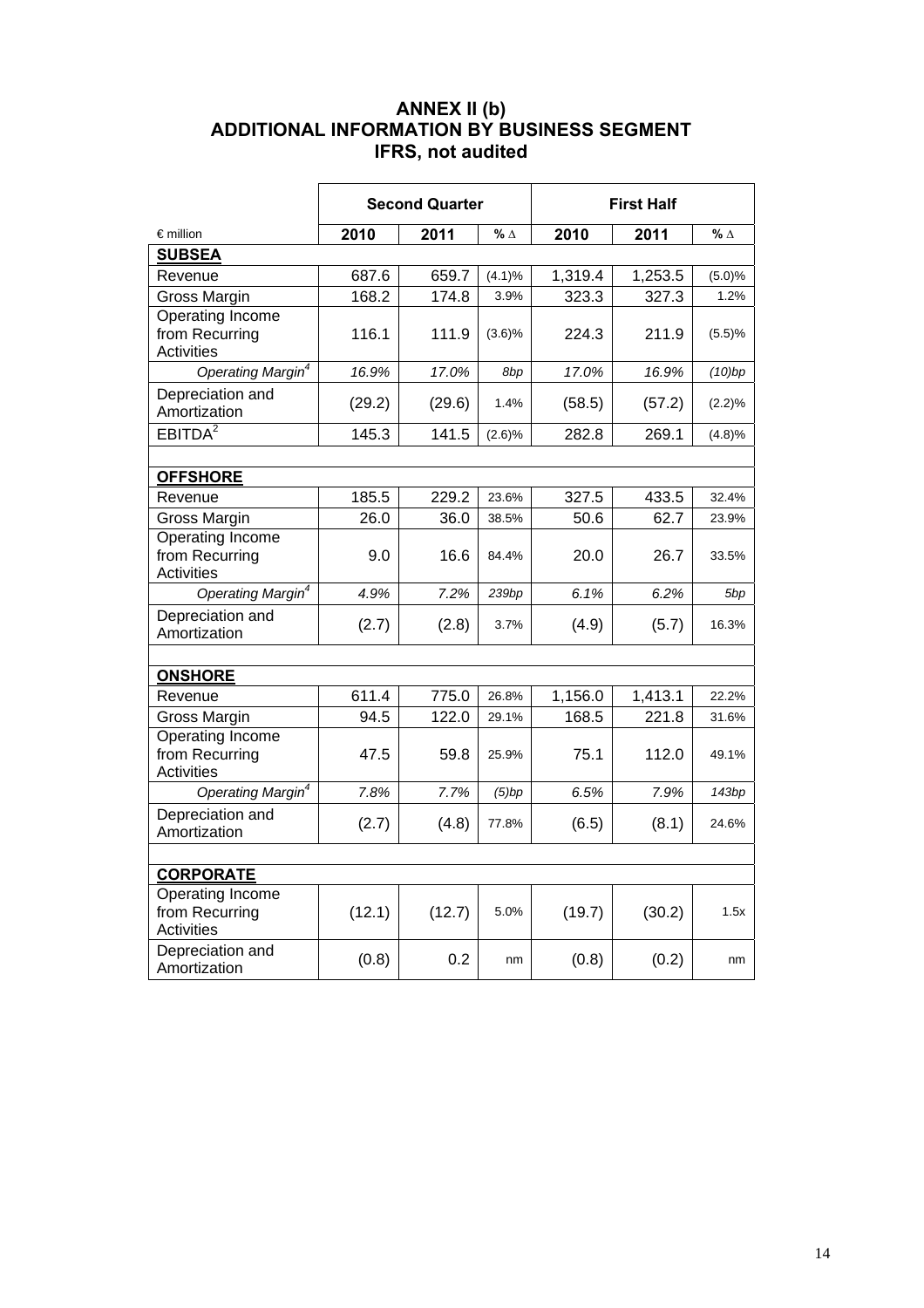### **ANNEX II (c) ORDER INTAKE & BACKLOG Not audited**

|                    | <b>Order Intake by Business Segment</b><br><b>Second Quarter</b> |         |        |  |  |  |
|--------------------|------------------------------------------------------------------|---------|--------|--|--|--|
| $\epsilon$ million | 2011<br>2010<br>% ∆                                              |         |        |  |  |  |
| Subsea             | 772.8                                                            | 1,018.1 | 31.7%  |  |  |  |
| Offshore           | 318.6                                                            | 647.2   | 103.1% |  |  |  |
| Onshore            | 429.9                                                            | 426.2   | (0.9)% |  |  |  |
| <b>TOTAL</b>       | 1,521.3                                                          | 2,091.5 | 37.5%  |  |  |  |

|                    | <b>Backlog by Business Segment</b> |               |               |  |  |
|--------------------|------------------------------------|---------------|---------------|--|--|
|                    | As of                              | As of         |               |  |  |
| $\epsilon$ million | Jun. 30, 2010                      | Dec. 31, 2010 | Jun. 30, 2011 |  |  |
| Subsea             | 3,057.3                            | 3,110.7       | 3,630.0       |  |  |
| Offshore           | 600.8                              | 1,130.9       | 1,483.3       |  |  |
| Onshore            | 4.604.7                            | 4,986.3       | 4,299.4       |  |  |
| <b>TOTAL</b>       | 8,262.8                            | 9,227.9       | 9,412.7       |  |  |

|                                 | <b>Backlog by Geographical Area</b> |               |               |  |  |
|---------------------------------|-------------------------------------|---------------|---------------|--|--|
|                                 | As of                               | As of         | As of         |  |  |
| $\epsilon$ million              | Jun. 30, 2010                       | Dec. 31, 2010 | Jun. 30, 2011 |  |  |
| Europe, Russia, Central<br>Asia | 1,716.0                             | 1,670.9       | 1,577.4       |  |  |
| Africa                          | 1,341.5                             | 1,663.8       | 1,582.6       |  |  |
| Middle East                     | 3,066.3                             | 2,958.9       | 2,278.8       |  |  |
| Asia Pacific                    | 660.5                               | 680.3         | 1,258.5       |  |  |
| Americas                        | 1,478.5                             | 2,254.0       | 2,715.4       |  |  |
| <b>TOTAL</b>                    | 8,262.8                             | 9,227.9       | 9,412.7       |  |  |

|                     | June 30, 2011 Backlog Estimated Scheduling |                 |                |         |  |
|---------------------|--------------------------------------------|-----------------|----------------|---------|--|
| $\epsilon$ million  | <b>Subsea</b>                              | <b>Offshore</b> | <b>Onshore</b> | Group   |  |
| For 2011 (6 months) | 1,313.3                                    | 413.8           | 1,529.9        | 3,257.0 |  |
| For 2012            | 1,643.7                                    | 629.8           | 2,109.3        | 4,382.8 |  |
| For 2013 and beyond | 673.0                                      | 439.7           | 660.2          | 1,772.9 |  |
| <b>TOTAL</b>        | 3,630.0                                    | 1,483.3         | 4,299.4        | 9,412.7 |  |